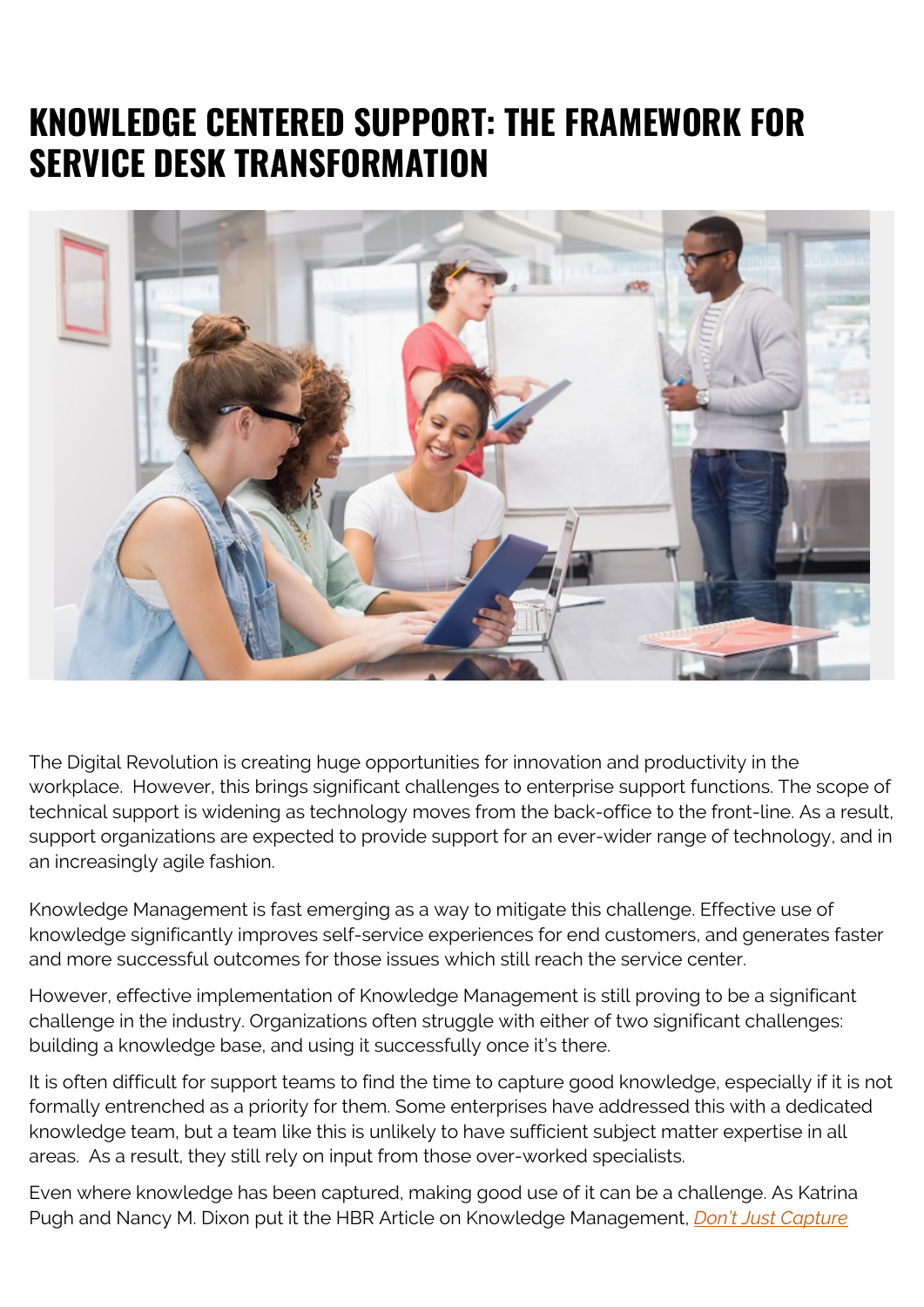*[Knowledge—Put It to Work](https://hbr.org/2008/05/dont-just-capture-knowledge-put-it-to-work)*: "*what's the point of capturing organizational knowledge if it's going to be tossed into some file and forgotten?"* This effect can be exacerbated in organizations who have addressed the content creation challenge by embracing wide participation or even crowdsourcing: noise can overwhelm the signal, making knowledge difficult to find.

Each of these issues creates a negative cycle: support teams are unwilling to spend time searching a knowledge base if they don't expect to find answers.

Knowledge Centered Support, or KCS, is one solution to this challenge. It is becoming increasingly important to many of our major customers and appears prominently in the Gartner 2015 "Hype Cycle". KCS is so important, in fact, that we have embedded it into BMC Remedy Service Management, specifically the December 2015 releases of Remedy 9.1 and Smart IT 1.3.01.

So, what is all the fuss about, and why should KCS be something you consider in your support organization?

Knowledge Centered Support was developed by the Consortium for Service Innovation to address the knowledge challenge head-on, by moving knowledge creation and enhancement away from the periphery, and putting it at the heart of every support interaction.

KCS is a framework of two halves. This continual engagement with knowledge, on an issue-by-issue basis, is defined in what KCS calls the "Solve Loop." The key expectations of this are:

- When dealing with an issue, each support person is expected to look for knowledge that corresponds to the issue and correctly defines a solution. This gets linked to the issue.
- If an article exists, but it needs some revisions, then the support person should flag it with appropriate suggestions.
- If there is no content already available, they are encouraged to create a new article, describing the context of the customer's issue, and the steps taken to resolve it.

This leads, of course, to much more rapid creation of content. It also requires a certain commitment from the organization, because it can add additional effort to each support case.

If the Solve Loop is working effectively, then a lot of new content is created (which is no bad thing, says KCS, because it fosters a long tail effect). The other half of KCS, known as the "Evolve Loop," provides a framework of more proactive processes, designed to ensure participation and quality.

- Important articles get special attention. These can be identified by usage stats collected from the actions of people participating in the Solve Loop.
- Missing knowledge is identified by tracking user searches which have not resulted in successful linkage to knowledge. Where necessary, articles can be created to fill the gaps.
- Knowledge authors are guided by coaches, using a set of automated performance indicators, manual reviews of articles (known as Article Quality assessments), and general mentoring. Users are progressed through a set of competency and trust levels, moving from "Candidate," through "Contributor," to "Publisher."